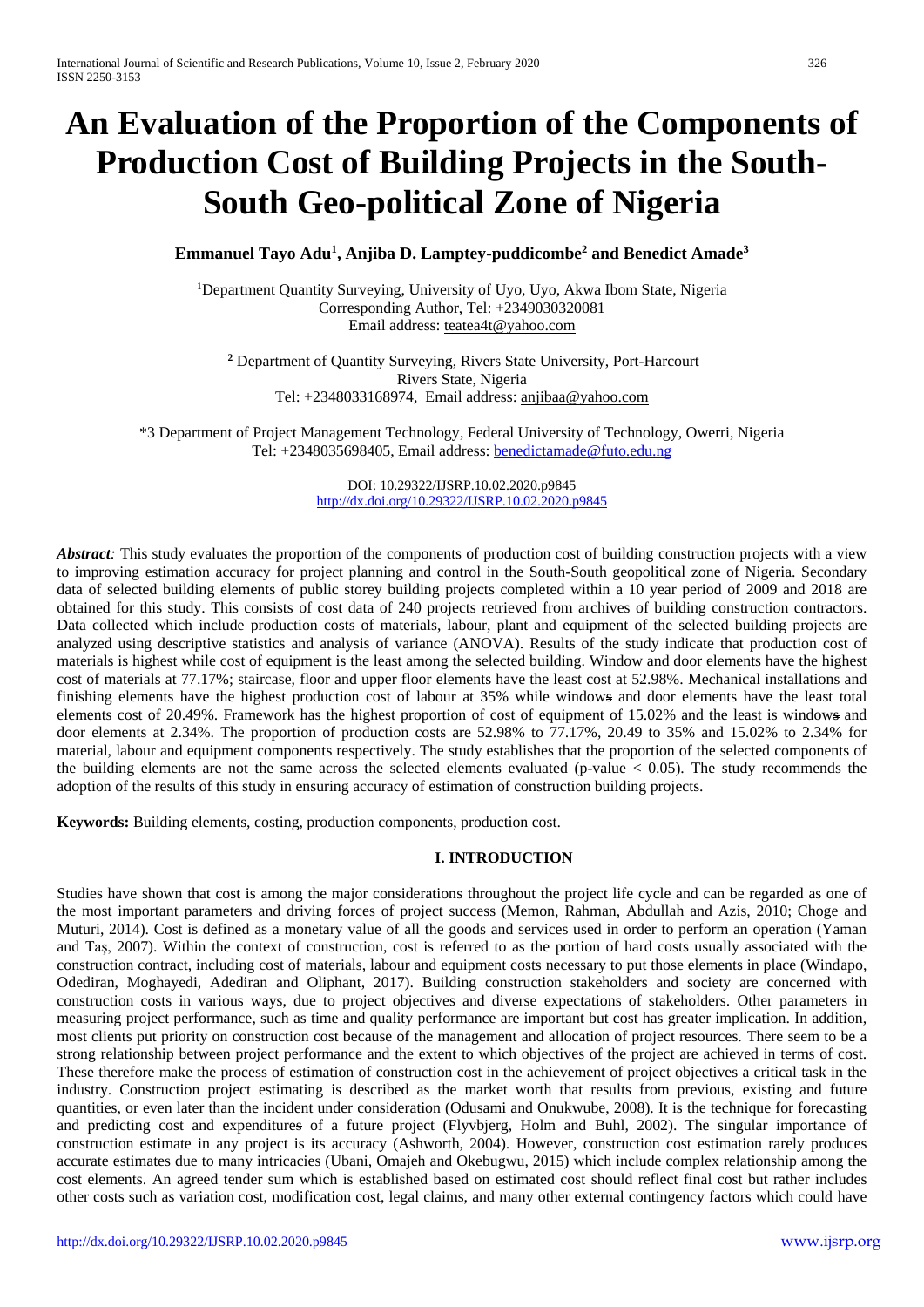been captured at planning stage to achieve an accurate estimate (Chan and Chan, 2004). Evidences from various project outcomes show that project cost estimates are consistently inaccurate and that has been a serious problem for the stakeholders in the industry both in the developed and developing countries (Azhar, Farooqui and Ahmed, 2008). It is not uncommon for final costs of projects to exceed the predetermined cost prepared during planning (Shane, Keith and Stuart, 2009). Azhar *et al*. (2012) also affirm that it is rare for projects to be completed within an anticipated budget.

Production of accurate estimate in construction is crucial in order to achieve project objectives and give maximum value for money. Accurate estimate is also important as it serves as a basis for controlling project expenditure, budgeting and resource allocation (Rostiyanti, Anondho and Soeleiman, 2005). It is noteworthy to mention that accurate cost estimation is as important as the project itself. Major critical decisions regarding project award and contract implementation are subject of cost estimate and therefore need to be as realistic as possible. Accuracy of estimating can be defined as the level to which the end price outcome of a project may differ from the single point value which used in estimating the project estimated cost (Dysert, 2006). It is a common term to express validity of construction cost estimates; anything short of this can be regarded as inaccurate. According to Akintoye (1998) cost estimation inaccuracies are twofold - overestimation and underestimation. Over estimation is where estimated cost is higher than the actual cost of completing a project, while underestimation is where the actual cost significantly exceeds the estimated cost (Ubani *et al.*, 2015). Clients are only interested in accurate estimates that ensure completion of projects within cost. Haplin and Boliver (2005) however, advocate for a consistent procedure or set steps for preparing an estimate in order to minimize errors and achieve dependable and accurate estimates. In response to this, many studies have been carried out in ensuring accuracy of project estimate (Creedy, 2006; Odusami and Onukwube, 2008; Ubani *et al.*, 2015). The cost estimation exercise is very challenging as most cost estimates are inaccurate. Regrettably, researches on this subject have not produced maximum satisfactory result and as such, considerable efforts in this regard are still on-going. Similarly, efforts toward improving overall construction cost has also been advocated by researchers (Enshassi, Mohamed and Abdel-Hadi, 2013; Memon *et al.,* 2010; Chan and Park, 2005; Bubshait and Al-Juwairah, 2002). To complement these efforts, research on production cost in order to produce accurate estimate as well as achieving overall project performance has also been advanced (Adu and Akpan, 2016).

Production cost is the total direct and indirect construction costs involved in the execution of various project activities (Chitkara, 2008). The importance of this cost and its components have been mentioned in the literature as major significant cost factors which the contractors consider during pricing (Warsame, 2006; Onukwube, Adenuga and Enang, 2009; Brook, 2004). Researchers have attributed the success of any project to prior and adequate provision of project resources that constitute the cost (Chitkara, 2008; Rahman, Memon, Azis and Abdullah, 2013). These resources include materials, labour, plant and equipment. They are referred to as the key drivers of construction costs in any project (Windapo *et al.*, 2017). Construction organisations are expected to ensure that all these resources are employed optimally to produce maximum profit for the investors (Olateju, 1992) and to the satisfaction of other stakeholders. The current study observes that inaccurate estimation of these resources can jeopardize the chance of winning at bidding stage and successful completion of a project. In addition, inaccurate estimates could results in time and cost overruns, litigation, insolvency, project abandonment and even project failure. Warsame (2006) shares the same view based on the result of findings which reveal that the major reason for low level of construction activities in Sweden is as a result of escalation of production cost. Similarly, literature shows that ineffective management of production resource-related factors is the major cause of construction delay (Hensey, 1993). This is in agreement with the study of Ogunlana, Krit and Vithool (1996) that reveals that inadequate supply of some of these resources are among the major causes of construction delay in Thailand. Other studies also reveal that most of the factors causing cost overrun of construction projects are attributed to production cost-related factors (Enshassi, Al-Najjar and Kumaraswamy, 2009; Koushki, Al-Rashid and Kartam, 2005; Omoregie and Radford, 2006; Ameh, Soyingbe and Odusami, 2010 and Nyabwari, 2013). There is a dearth in the study on production cost and proportion of components of this cost among building elements. The main concern of this study is how cost prediction of building project at planning stage can be improved in order to ensure a continuous project performance through production of accurate project estimate. The objective of the study is to determine the proportion of components of production costs of the selected building elements. The results of this study should assist stakeholders in the building industry, especially project managers and quantity surveyors in ensuring accurate estimation of building projects.

# **II. LITERATURE REVIEW**

# **Components of Construction Production Cost**

The study observes that despite the importance of production cost in a construction project, researchers have not agreed on a universal set of inputs or resources that constitute the cost. Views differ from one project to another as well as the assumptions that form the basis of the cost. This also relates to the prevailing economic conditions, type of project, supplier structure and the size of the construction market. Rahman *et al.* (2013) recognise materials, manpower (labour), machine (plant and equipment), and finance as significant resources of construction project. Zayed, Amer and Pan (2008) consider production cost under three construction resources which include: materials, labour, and equipment. Similarly, Meikle (2001) describes production cost as contractor's construction costs which is an aggregate of costs of materials, labour, and equipment to undertake the work. In addition, the author also adds contractor's finance, management and various site and office overheads as the component part of production cost. Haron and Mutalib (2012) are not certain of the component parts of the cost but refer to it as the contractor's expenditure which includes all the resources involved during production, excluding profit. Azhar *et al.* (2008) classify the cost as cost of construction which basically includes the cost of materials, the cost of labour and the cost of management. Windapo and Iyagba (2007) on the other hand identify the cost as building cost, capital/finance, cost of land, foreign exchange rates, cost of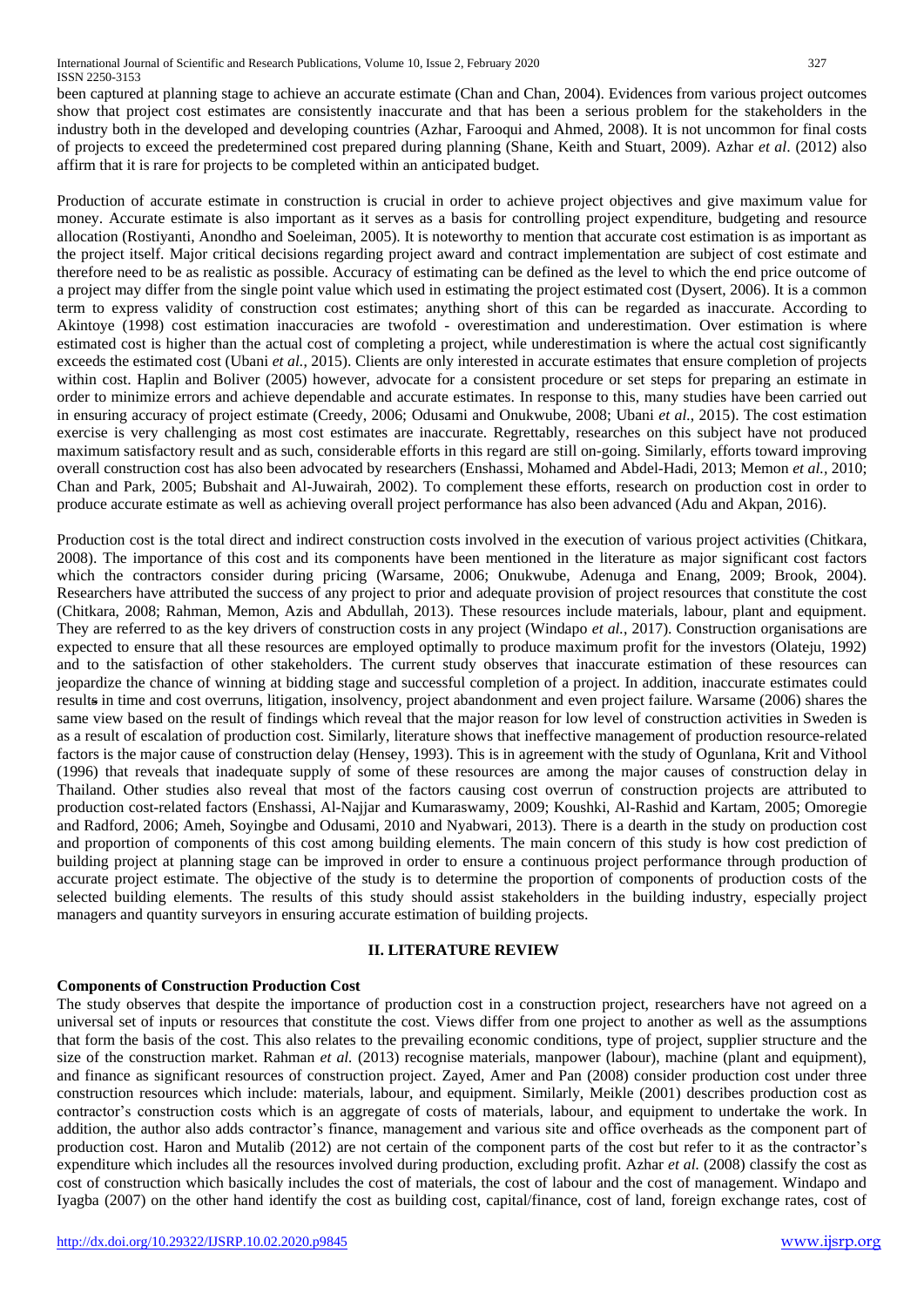infrastructure, and labour cost. Chitkara (2008) has a different view of the cost but categorizes it as cost of resource inputs at the project site to include men, materials, machine, and money. Li (2009) stressed the importance of manpower, materials and machine (plant and equipment) as the major inputs consumed by construction project. In the light of the above, materials, labour and equipment being the intermediate inputs in the production process are considered and adopted in this study as components of production cost of building construction project. This consideration is further buttressed by the fact that the resources are the basic and indispensable requirements in the production process excluding cost of land, profit and overhead (Borcherding and Liou, 1986; Chau and Wang, 2003).

The proportion of this cost varies among projects and depends largely on some external and internal factors in the industry. External factors are the factors that are outside the control of the management of the organization while the internal factors are the factors that are related to the production factors originating within the organization but are also under the control of project managers and some stakeholders. In the construction industry these factors are dynamic in nature and seem difficult to predict. These include the complex nature of projects, large number of parties involved, inadequate infrastructure (like roads), construction method, waste ratio and management, project location, price of energy (fuel), delivery cost, quality of materials, labour shortage, labour productivity level, availability and state of tools and equipment, scarcity of equipment, skill of equipment operator (Windapo and Iyagba, 2007; Assaf, Alkhalil and Harris (1995); Rahman *et al*., 2013; Sweis, Hammad and Shboul, 2008; Rahshid, Haq and Aslam, 2013).The three components of production cost identified in this study, that is, material, labour (manpower) and equipment are further discussed in the sub-section below.

## **Construction Material Cost**

Material is one of the major intermediate components of construction resource in any construction project (Li, 2009).Raw materials are heavily used in the construction industry and their cost greatly impacts on the construction sector, which both affects and is affected by the economy in terms of its indicators such as Gross Domestic Product (GDP) (Bassioni, Elmasry, Ragheb and Youssef, 2012). Studies show that the amount of materials used in any particular project relates closely to the project itself and this is relatively rigid. According to Okorocha (2013) materials constitute 30% to 70% of the cost of construction project. Ibrahim, Roy, Ahmed and Imtiaz (2010) state that materials account for 50-60% of the total project cost in construction projects. Okupe (2000) points out based on the study carried out in Nigeria that the cost of materials and associated components could be as much as 75% of construction cost. These could be approximately 40 percent of contractors' costs in multi-family housing projects but this figure could be lower due to discounts on bulk material. However the industry has resulted into general shortage of almost all building materials because of its usage (Akinluyi and Adeleye, 2013).

## **Construction Labour Cost**

Labour cost is one of the most contentious factors among all the factors that affect construction costs. However, labour is an indispensable input in construction and one of the largest parts of construction cost (Nwachukwu and Emoh, 2011). Labourers and other non-professional manpower personnel are critical and important assets in construction project management success. Wahab (1991) views labour as an important resource in construction because it is the one that combines all the other resources namely materials, plant equipment and finance in order to produce the various construction products. The relative importance of manpower resource varies among projects and the type of work involved. Some factors have more significance for buildings and perhaps less impact on heavy civil work (roads, dams, power plants, and others) which tends to be done by larger firms using more capital intensive methods. Apart from this heavy civil engineering work, construction projects are mostly labour based with basic hand tools and equipment, as labour costs comprise 30 % to 50 % of overall project cost (Shashank, Sutapa and Kabindra, 2014). Labour productivity is crucial in achieving aggregate tasks and successful completion of construction projects. In recent times, productivity of construction labour resource has imposed a lot of risk on cost and time performance of construction projects. In developing countries, poor labour productivity is a serious problem (Kaming, Olomolaiye, Holt and Harris, 1997). Mwakali and Hansson (2007) affirm that the problem of overrun in the construction industry is greatly associated to productivity problem. Expected construction progress can only be achieved only through the attainment of effective man-hour effort meeting scheduled milestone dates. Continuous improvement on manpower or human resource is therefore not negotiable in ensuring a successful construction project.

## **Construction Equipment Cost**

Construction equipment plays a significant role in the execution of modern high-cost time-bound construction projects (Chitkara, 2008). Construction equipment is an indispensable resource in achieving project objectives. It produces output at accelerated speed and therefore enables completion of tasks in a limited time as it can work under adverse circumstances continuously. Equipment saves manpower which is becoming scarce, costly and more demanding day-by-day. According to Goodrum and Haas (2002) equipment technology is a key factor in long-term improvement of productivity of construction projects. Equipment improves productivity, quality and safety especially if the selection and utilization of equipment in a project are properly integrated part of the total plan. The type and number of the equipments required in any project depends on the nature of the project and available technology. Equipment cost becomes more expensive as new technology or special equipment is requested. Most heavy equipment is run by diesel fuel and as the price of diesel fuel increases, the cost of equipment also increases significantly. The technological changes in construction equipment have impacted construction sector over the years. Most construction works are still being carried out manually and crudely in the developing countries like Nigeria, with less involvement of mechanical devices. This can be attributed to heavy initial capital outlay for acquiring equipment but in the long run,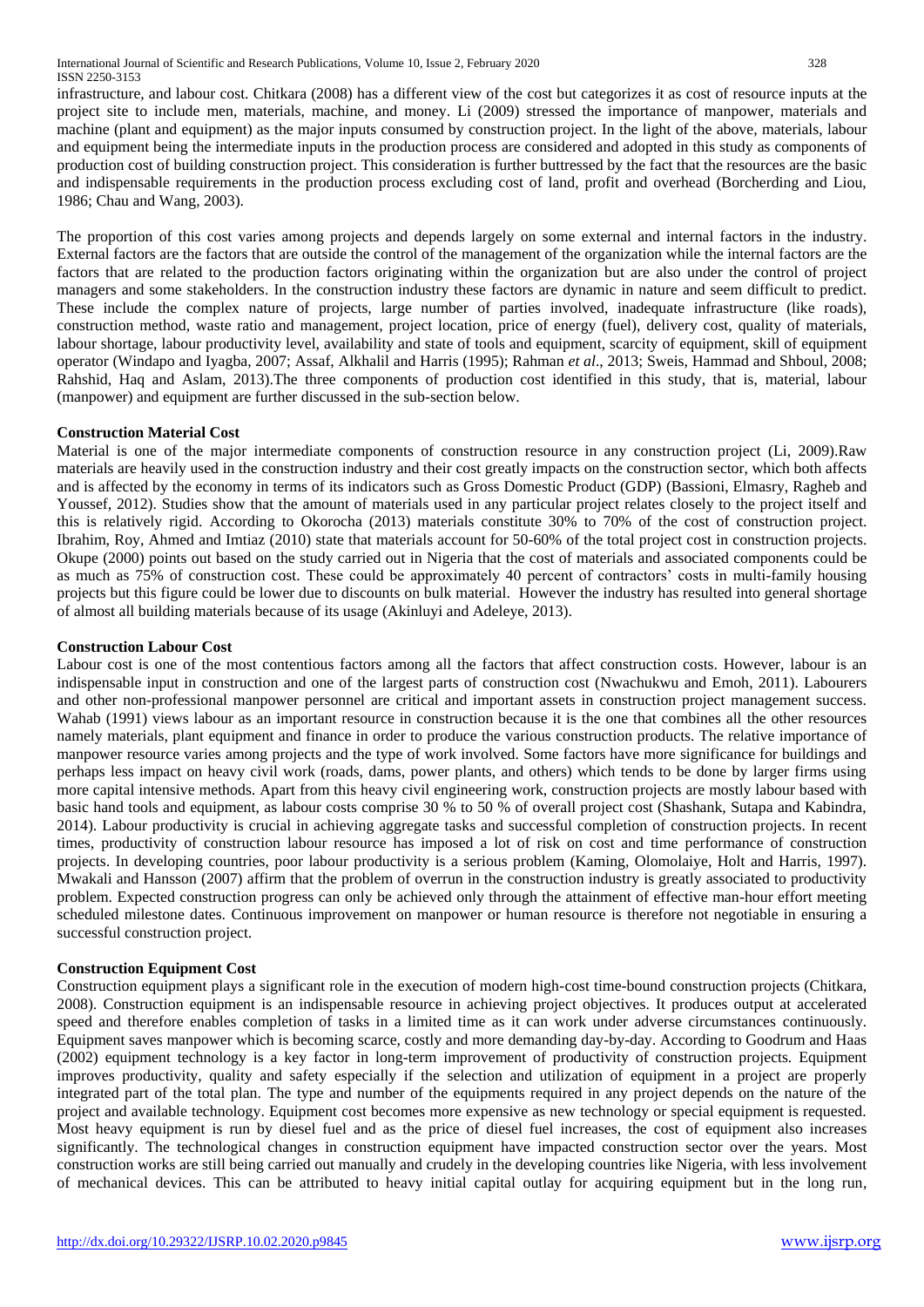equipment adds to the profitability by reducing the overall costs, provided the equipment is properly planned, technically scrutinized, economically procured and effectively managed (Chitkara, 2008).

## **III. RESEARCH METHODOLOGY**

The research was carried out in the south-south geopolitical zone of Nigeria, which consists of six states. The states are namely; Akwa Ibom, Bayelsa, Cross River, Delta, Edo, and Rivers State. The study population comprises of project data of completed public storey building projects in the study area. The sampling frame for this research was 465 archives of completed public storey building projects out of which 240 project data representing 52% was purposely sampled. The project data collected covered the period between 2009 and 2018. The period is considered to have probably experienced almost the same economic climate. A prepared data analysis sheet (inventory sheet) was used in the preparation and collection of data from the registered small and medium building contractors. The data on the total production costs of completed storey building project of material, labour, plant and equipment on eight key elements of storey building project are collected. These include substructure, frame (including upper floors and staircase), roof, external and internal walls, windows and doors, finishing (walls finishing, floor finishing and ceiling finishing), electrical installation, and mechanical installation. Data on gross floor areas of the buildings are collected to establish the cost per gross floor area  $(\frac{N}{m^2})$  of the buildings. Information on the demographic characteristics of respondents is also collected in order to achieve the objective of the study. Data collected are analyzed using descriptive analysis in order to reveal the contribution of each of the production components to production cost which included mean costs of each cost component, the standard deviation, and percentage of each component to their overall total production costs of each element.

Data collected are processed using Statistics Package for Social Sciences (SPSS) and Microsoft Excel. Analysis of Variance (ANOVA) with p-value  $\leq 0.05$  was used to test the three hypotheses of the study. The decision rule was that when the p-value is greater than the set significance level (0.05) or the calculated F value is less than the value in the F distribution table, the null hypothesis of no significant difference was accepted, otherwise it was rejected and the alternate hypothesis was accepted (Udofia, 2011). The three hypotheses postulated are stated as follow:

| $H\!o$ i: | There is no significant difference in the proportion of material component of<br>cost of the selected building elements in the zone.          | production   |
|-----------|-----------------------------------------------------------------------------------------------------------------------------------------------|--------------|
| $Ho$ :    | There is no significant difference in the proportion of labour component of<br>cost of the selected building elements in the zone.            | production   |
| Ho        | There is no significant difference in the proportion of plant and equipment<br>production cost of the selected building elements in the zone. | component of |

# **IV. DATA ANALYSIS AND DISCUSSION OF FINDINGS**

The study used data from 240 public storey building projects to determine the proportions of the building components of production cost in the selected building elements. The results of the analysis show the production resources, the standard deviation, average cost  $(\frac{N}{m^2})$ , mean cost  $(\frac{N}{m^2})$  and percentage contribution of each resource component to total cost of each of the element. The results are presented in Table 1 and further illustrated Figure 1.

|  |  | Table 1: Proportions of the Components of Production Costs in Selected Building Elements |
|--|--|------------------------------------------------------------------------------------------|
|--|--|------------------------------------------------------------------------------------------|

| <b>Building Element</b>     | <b>Production</b><br><b>Resource</b> | Std.<br><b>Deviation</b> | <b>Average Cost</b><br>(N/m <sup>2</sup> ) | <b>Mean Cost</b><br>(N/m <sup>2</sup> ) | <b>Percent</b><br>(%) |
|-----------------------------|--------------------------------------|--------------------------|--------------------------------------------|-----------------------------------------|-----------------------|
| Substructure                | Material                             | 2157                     | 1,047,282.30                               | 17,455.00                               | 59.81%                |
|                             | Labour                               | 1007                     | 492,160.82                                 | 8,202.70                                | 28.11%                |
|                             | Plant                                | 431                      | 211,477.75                                 | 3.524.60                                | 12.08%                |
| Staircase, Floor and Upper  | Material                             | 2325                     | 1,207,372.23                               | 20,123.00                               | 52.98%                |
| Floor                       | Labour                               | 1403                     | 729,259.23                                 | 12,154.00                               | 32.00%                |
|                             | Plant                                | 658                      | 342,303.64                                 | 5,705.10                                | 15.02%                |
| Roof                        | Material                             | 536                      | 275,996.73                                 | 4.599.90                                | 59.18%                |
|                             | Labour                               | 305                      | 157,032.62                                 | 2,617.20                                | 33.67%                |
|                             | Plant                                | 64.7                     | 33,309.95                                  | 555.17                                  | 7.14%                 |
| External and Internal Walls | Material                             | 857                      | 418,703.63                                 | 6.978.40                                | 58.00%                |
|                             | Labour                               | 517                      | 252,665.98                                 | 4.211.10                                | 35.00%                |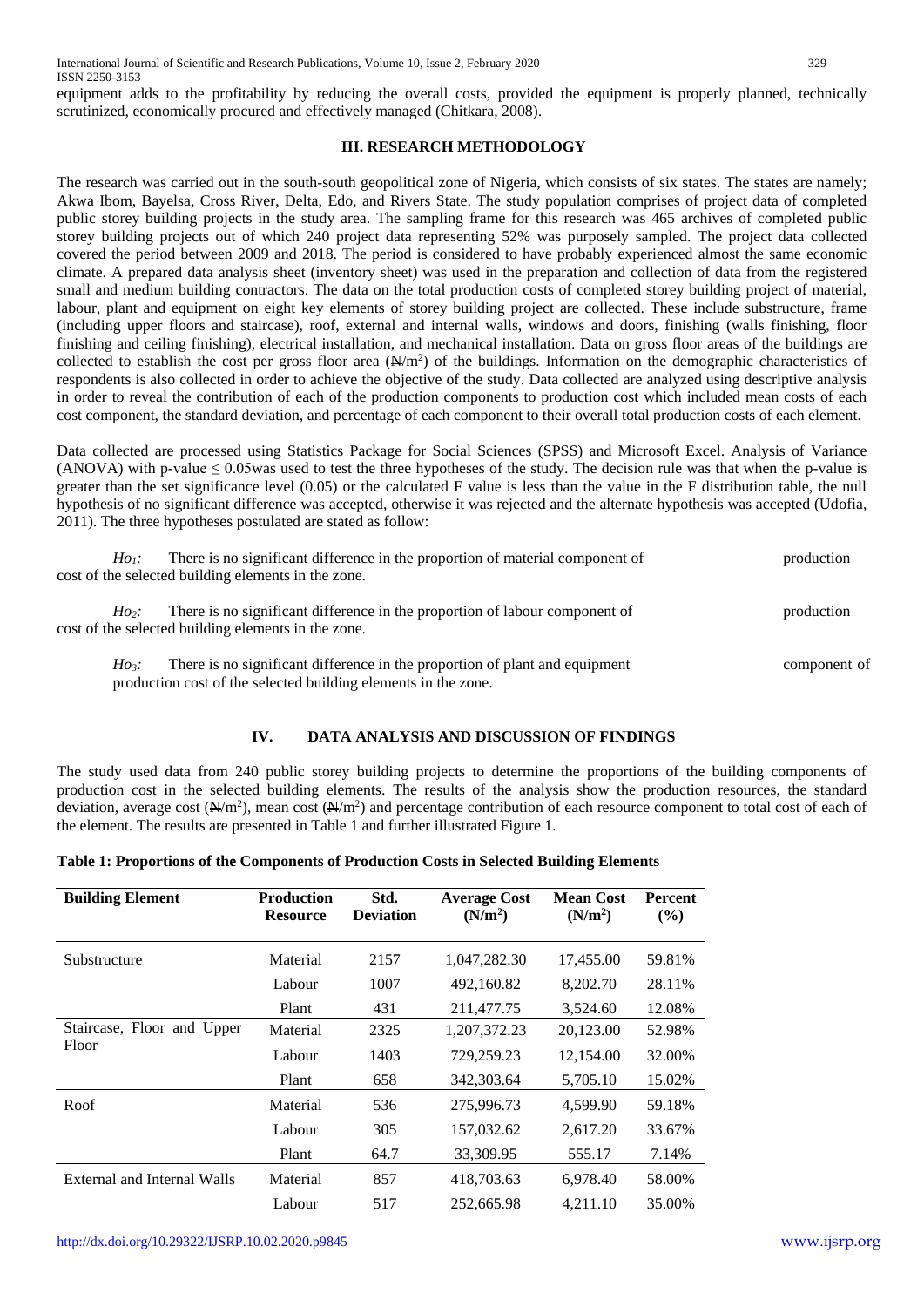International Journal of Scientific and Research Publications, Volume 10, Issue 2, February 2020 330 ISSN 2250-3153

|                                            | Plant    | 103  | 50,533.20  | 842.22    | 7.00%  |
|--------------------------------------------|----------|------|------------|-----------|--------|
| Windows and Doors                          | Material | 1661 | 804,046.81 | 13,401.00 | 77.17% |
|                                            | Labour   | 415  | 213,512.56 | 3,558.50  | 20.49% |
|                                            | Plant    | 112  | 24,346.46  | 405.77    | 2.34%  |
| Wall. Floor<br>and<br>Ceiling<br>Finishing | Material | 1875 | 817,533.84 | 13,626.00 | 58.00% |
|                                            | Labour   | 1132 | 493,339.39 | 8,222.30  | 35.00% |
|                                            | Plant    | 226  | 98,667.88  | 1.644.50  | 7.00%  |
| Electrical Installation                    | Material | 1409 | 483,295.91 | 8.054.90  | 64.21% |
|                                            | Labour   | 693  | 237,686.51 | 3,961.40  | 31.58% |
|                                            | Plant    | 92.4 | 31,691.53  | 528.19    | 4.21%  |
| Mechanical Installation                    | Material | 775  | 376,180.37 | 6,269.70  | 61.00% |
|                                            | Labour   | 445  | 215,841.20 | 3,597.40  | 35.00% |
|                                            | Plant    | 50.8 | 24,667.57  | 411.13    | 4.00%  |



**Figure 1: Bar Chart showing the Mean Cost (N/m<sup>2</sup> ) and Standard Deviation of Proportion of Components of Production Cost of Selected Building Elements**

A descriptive analysis of the results of the study shows the proportion of the three components of production costs of selected storey building elements which include material costs, labour costs, and equipment costs. The first element as presented in Table 1 is the substructure with associated proportion of production cost of the three resources – material, labour and equipment. Out of the three resources, material cost has the highest with 59.81% of the total cost. The next resource is labour cost with estimated proportion of 28.00% of the total cost while the plant and equipment component has the lowest with a proportion of 12.08%. This is not surprising as sub-structural work which serves as foundation requires some quantum of materials in order to give support to both lateral and vertical loads of the building. Following the first element is the frame structure which consists of staircase, floor and upper floor. The proportion of material component of frame structure is 52.98% of the total cost followed by labour cost with proportion of 32.00% proportion with 15.02% of the cost for equipment. The third element in Table 1 is the roof structure with highest proportion of the cost being material cost of 59.18% of total cost. This is followed by labour which is 33.67% of the cost; equipment has the least proportion of 7.14%. Of the production cost of the fourth element - external and internal walls, material cost constitutes the highest with 58.00%, followed by labour 35% and equipment components having 7.00% of the total cost of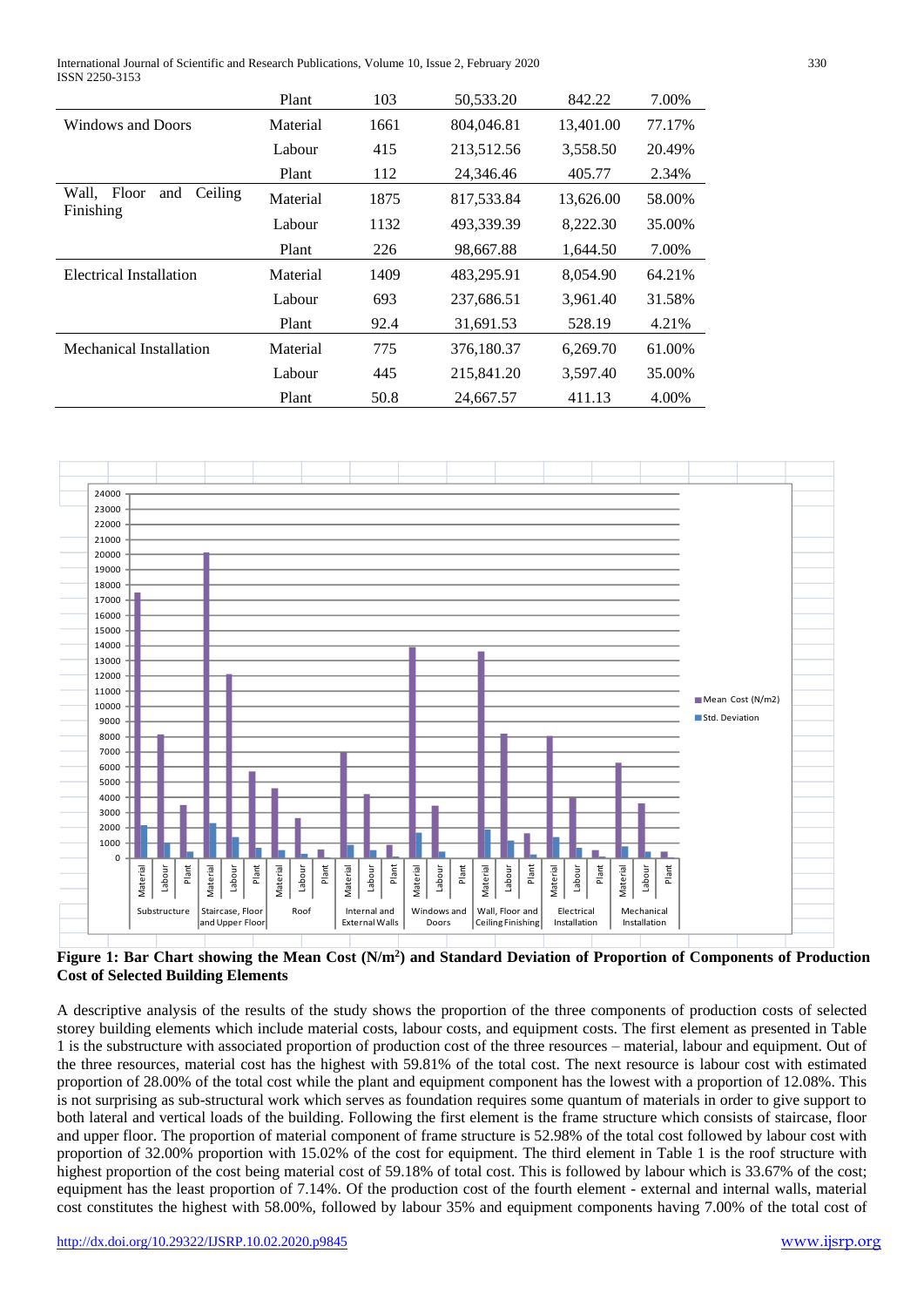external and internal walls. In the same vein, the total production cost of materials indoors and windows is the highest with proportional cost of 77.7%. The costs of labour and equipment seem so low with estimated contribution of 20% of labour while plant stands at 2.34% of the total production cost of doors and windows. The sixth element is finishing which consists of other sub-components, namely: wall, floor and ceiling. Analysis of total production cost of the finishing indicates that material component assumes 58% followed by labour with 35.00% while equipment stands at 7.00% of total come. The electrical installation components of storey buildings in the zone indicates that materials have 64.21% followed by labour, 31.58% and next component which is plant and equipment estimated at 4.21% of total cost. The final building element considered in the study is mechanical installation with material component of 61.00% of the total production cost, followed by labour of 35% and that of plant 4.00%.



#### **Figure 2: Material Proportion**

Further comparison of results of the analysis in Figure 2 reveals that the group of elements that has the highest is Windows and Doors with 77.17% followed by Electrical Installation with 64.21%. Production cost that has the least cost among the elements considered in this study is Staircase, Floor and Upper Floor with 52.98%. In addition, material resource is the highest in all the eight elements of building projects that are considered in this study. The results also indicate that production costs of material components of building projects range between 52.98% and 77.17% of total cost in a project. This conforms to the results of Bertelsen and Nielsen (1997) with materials having highest of 50 percent in the social housing schemes in Denmark followed by labour 30 percent, heavy equipment 5 percent, construction management and supervision 15 percent. This implies that material cost is a major determinant of production costs as it is also significant to the overall project cost. It is impossible to complete any particular task without availability of required materials and according to Chau and Wang (2003) it is the major component of intermediate input in building projects. The prices of materials are determined in the open market with the influence of forces of demand and supply. A change in price of construction materials prices was noted by Marzouk and Amin (2013) to have a great impact on the cost of construction projects. Factors affecting the cost should be given adequate consideration in order to deliver the budget as planned.

Results in Figure 3 reveal that labour component of mechanical installation and finishing (wall, floor and ceiling finishing) have the highest production cost among all the elements with 35.00% of the cost. The least among the element is Windows and Doors with proportion of production cost of 20.49%. This is an indication that the proportion of production cost of building elements range between 20.49% and 35.00%. The result is consistent with the findings of Zolkafli, Zakaria, Yahya and Lia ( 2010) which reveal that construction workers make up 30-50% of the overall production cost, which is a fairly good portion of the total cost of a project.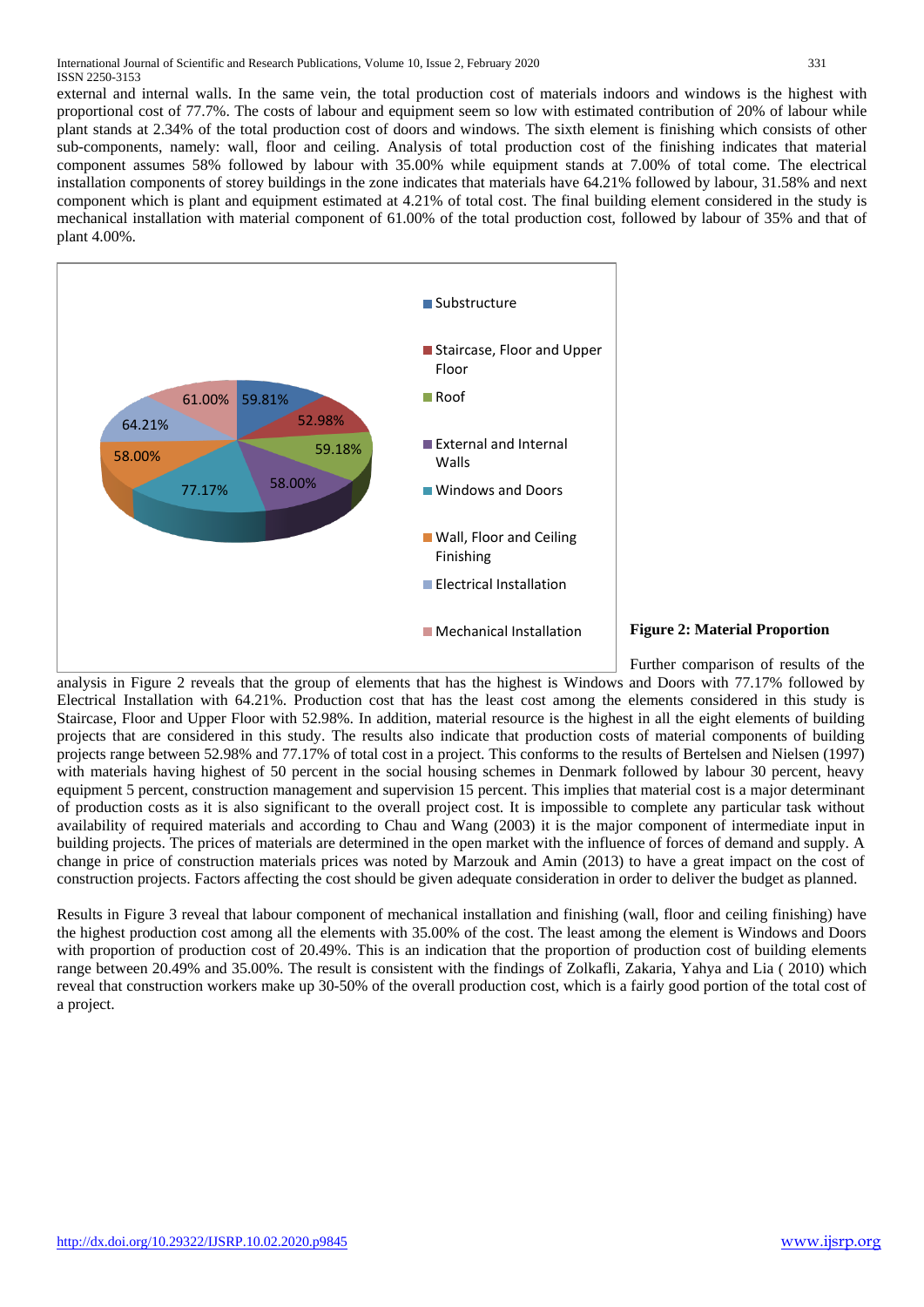

Figure 4 indicates that the element that has the highest proportion of equipment among the elements is framework (including upper floor and staircase) estimated at 15.02% while the proportion of windows and doors is the least with 2.34% of the production cost. The result implies that the level of utilization of plant and equipment in all the elements of storey building structures in the area is low compared to expected level of technology in meeting the needs of clients in the construction industry in terms of productivity and speedy delivery of projects. The entire construction process depends heavily on modern day construction equipment. Over dependence on crude method of project implementation among other factors may increase project duration and further result to shortage of labour which is already scarce in the industry.





## **Test of the First Hypothesis**

In order to achieve its objectives, the study establishes empirically whether or not there is a difference in the proportion of the material component of production cost of the selected building elements in the zone. This became necessary in order to ascertain whether the proportion of material cost of building projects executed in the zone could be generalized among the eight selected building elements. To achieve this, hypothesis one which was earlier advanced was tested using ANOVA with p-value  $\leq 0.05$ . The result of the test is presented in Table 2.

## **Table 2: Difference in the proportion of material component of production cost of the selected building elements** Project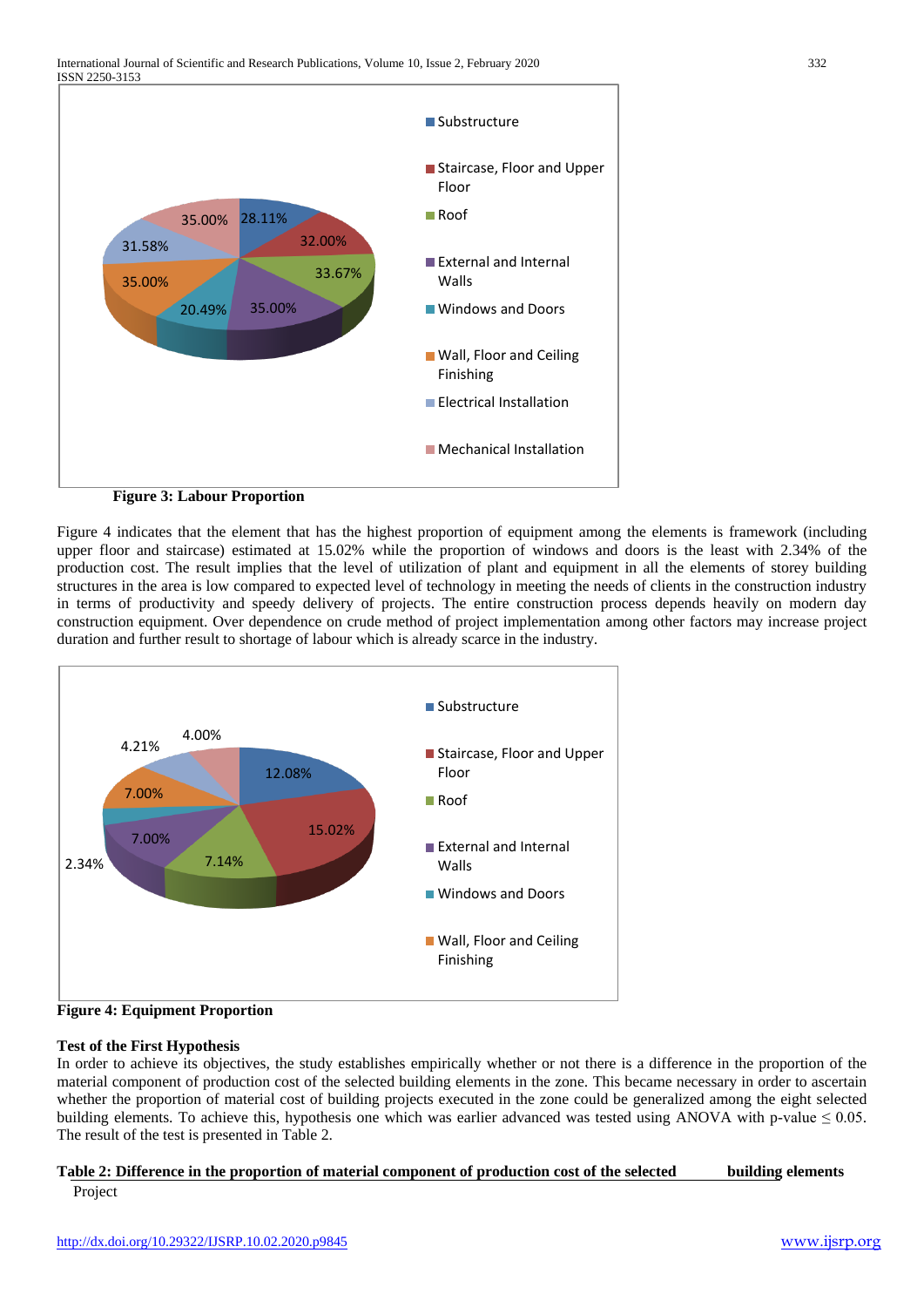International Journal of Scientific and Research Publications, Volume 10, Issue 2, February 2020 333 ISSN 2250-3153

| Resource |                | Sum of Squares | df  | Mean Square | F       | Sig. | Decision |
|----------|----------------|----------------|-----|-------------|---------|------|----------|
| Material | Between Groups | 1.350E10       |     | 1.928E9     | 702.097 | .000 | Reject   |
|          | Within Groups  | 1.296E9        | 234 | 2746203.721 |         |      |          |
|          | Total          | 1.479E10       | 239 |             |         |      |          |

The result in Table 2 above represents as F (5, 239) = 702.097; P < 0.01. the P value (sig.) for the F ratio of 702.097 is listed as 0.000, which means that it is less than 0.05, therefore the null hypothesis,  $H_0$  which states that no significant difference in the proportion of material component of production cost of the selected building elements in the zone is rejected and the alternative hypothesis which state that there is significant difference in the proportion of material component of production cost among the selected building elements in the zone is accepted. These results indicate that general proportion of component of materials cannot be used for each of the elements identified in this study. This result is in agreement with Damodara (1999) who confirms that material resource contribute 40-60% contribution of material resource of the total project cost which is relatively similar to production cost. The result of the study by Skoyles (2000) also confirms that the proportion of materials in building construction projects vary from 55% to 65%.

## **Test of the Second Hypothesis**

The second hypothesis in this study is also tested for difference in the labour components of production cost among the selected eight building elements of storey building projects in the study area using Analysis of Variance (ANOVA) with p-value  $\leq 0.05$ . The result of the test is presented in Table 3.

#### **Table 3: Difference in the proportion of labour component of production cost of the selected building elements** Project

| Resource |                | Sum of Squares | df  | Mean Square |         | Sig. | Decision |
|----------|----------------|----------------|-----|-------------|---------|------|----------|
| Labour   | Between Groups | 4.676E9        |     | 6.679E8     | 964.078 | .000 | Reject   |
|          | Within Groups  | 3.270E8        | 234 | 692831.762  |         |      |          |
|          | Total          | 5.003E9        | 239 |             |         |      |          |

The result in Table 3 above represents as F (5, 239) = 964.078; P < 0.01. the P value (sig.) for the F ratio of 964.078 is listed as 0.000, which means that it is less than 0.05, therefore the null hypothesis,  $H_0$  which states that no significant difference in the proportion of labour component of production cost of the selected building elements in the zone is rejected and the alternative hypothesis which states that there is a significant difference in the proportion of labour component of production cost of the selected building elements is accepted. These results from Table 3 indicate that general proportion of component of labour cannot be used for each of the elements identified in this study. The study by Hanna, Taylor, and Sullivan (2005) indicates that labour cost in construction industry is estimated to be about 33%-50% of the entire project cost. Chitkara (2008) was not really certain about the labour proportion in construction projects but asserts that direct manpower constitutes 75% to 90% of the total manpower employed at the project site.

# **Test of the Third Hypothesis**

**Project** 

Similarly, the third hypothesis is tested for difference in the plant and equipment components of production cost across the selected eight building elements of storey building projects in the zone using Analysis of Variance (ANOVA) with p-value  $\leq$ 0.05. The result of the test is presented in Table 4.

## **Table 4: Difference in the proportion of equipment component of production cost of the selected building elements**

| Resource |                | Sum of Squares | df  | Mean Square |          | Sig. | Decision |
|----------|----------------|----------------|-----|-------------|----------|------|----------|
| Plant    | Between Groups | 1.568E9        |     | 2.240E8     | 1207.696 | .000 | Reject   |
|          | Within Groups  | 8.753E7        | 234 | 185443.760  |          |      |          |
|          | Total          | 1.655E9        | 239 |             |          |      |          |

The result in Table 4 above represented as  $F (5, 239) = 1207.696$ ;  $P < 0.01$ . the P value (sig.) for the F ratio of 1207.696 is listed as 0.000, which means that it is less than 0.05, therefore the null hypothesis,  $H_0$  which states that no significant difference in the proportion of equipment component of production cost of the selected building elements in the zone is rejected and the alternative hypothesis which state that there is significant difference in the proportion of plant component of production cost of the selected building elements in the zone is accepted. These results also indicate that general proportion of component of plant and equipment cannot be used for each of the elements identified in this study. Chitkara (2008) also establishes the direct cost of plant and equipment costs to vary between 5% to 10% in mechanized building projects and put highway construction projects as high as 40% of project direct cost.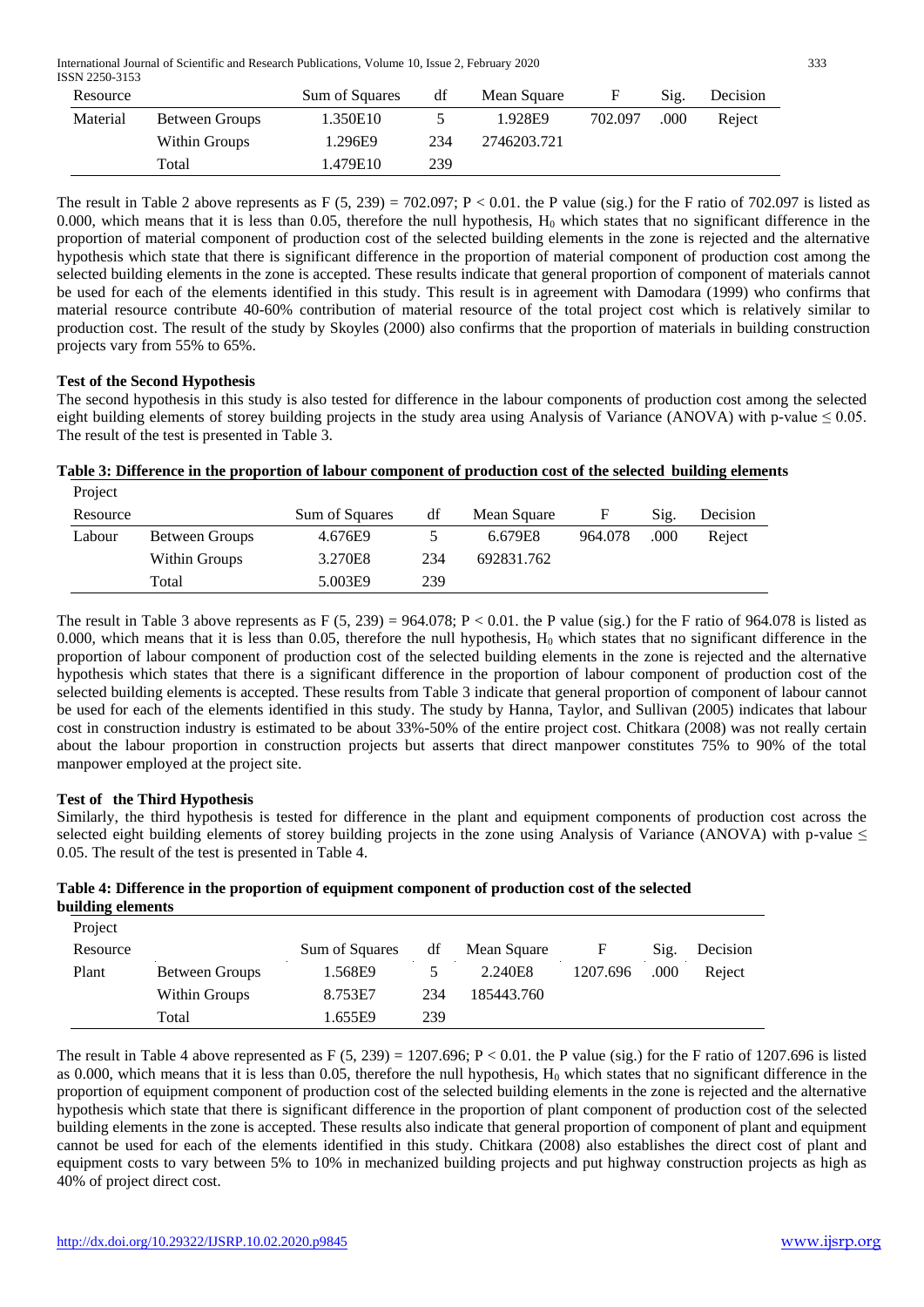## **V. CONCLUSION AND RECOMMENDATION**

The study established the proportion of three major components of production costs of eight selected elements of storey building projects in the south-south geopolitical zone of Nigeria. Based on the results the study concluded that production cost of materials is highest while equipment is the least among all the building elements considered. Window and door elements have the highest production cost of material at 77.17% while staircase, floor and upper floor elements have the least cost of 52.98%. Similarly, mechanical installations and finishes have the highest production cost of labour of 35% while window and door elements have the least cost at 20.49% of total cost. In addition, framework element has the highest cost of equipment cost of 15.02% with the least being window and door element of 2.34%. The study observed that building contractors in the study area are dependent on crude methods of project utilization with little involvement of equipment and new construction technology as against the needs of clients in terms of productivity and speedy delivery of projects. The study also concludes that the proportion of components of production costs of project resources of selected building elements are not the same. Therefore, for the purpose of project planning and control, same proportion of each of the production components cannot be generalized for costing of each of the building elements. The study recommends that to achieve effective resource management and desired objective of performance of construction projects in terms of cost, time and quality, the proportion of production costs of building elements established in this study which include the cost of materials, labour, and equipment must be optimally employed. Contractors and costing engineers can improve the accuracy of their cost estimates by adopting the proportions of production costs of components of each building element evaluated in this study.

#### *References*

Adu, E. T. and Akpan, E. O. P. (2016). Application of multiple regressions to investigate the impact of cost factors on building projects in South-South, Nigeria. In: J. Atser (Ed.). Modern Quantitative Research Design and Applications in Environmental Studies: A Book of Reading, Department of Urban and Regional Planning, University of Uyo, Uyo, 35-57.

Akintoye, A. (2000). Analysis of factors influencing project cost estimating practice. *Construction Management and Economics*, 18, 77 – 89.

Ameh, O. J., Soyingbe, A. D., and Odusami, K. T. (2010). Significant factors causing cost overruns in telecommunication projects in Nigeria. *Journal of Construction in Developing Countries*, 15(2), 49-67.

Assaf, S. A., Alkhalil, M. and Harris, F. (1995). Causes of delay in large building construction projects. Journal of Management Engineering, ASCE 11(2), 45-50.

Ashworth, A. (2004). Cost studies of Building, I .dilion, I'rcnticc Hall, England.

Azhar, N., Farooqui, R. U., and Ahmed, S. M. (2008). Cost overrun factors in construction industry in Pakistan. Proceeding of First International Conference on Construction in Developing Countries (ICCIDE-1), Karachi, Pakistan, 4-5 August, pp: 499-508.

Bassioni, H., Elmasry, M. I., Ragheb, M., and Youssef, A. A. (2012). Time series analysis for the prediction of reinforced concrete material components prices in Egypt In: Smith, S.D. (Ed.) Proceedings of the 28th Annual ARCOM Conference, 3-5 September 2012, Edinburgh, 381-390.

Bertelsen, C., and Nielsen, J. (1997). Just-In-Time logistics in the supply of building materials. Paper presented in International conference, Singapore.

- Borcherding, J. D., and Liou, F.S. (1986). Work sampling can predict unit rate productivity. *Journal of Construction Engineering and Management*, 112(1), 90-103.
- Brook, M. (2004). *Estimating and Tendering for Construction Work* (2nd ed.). Oxford: Butterworth Heinemann.
- Bubshait A.A., and Al-Juwairah, Y.A. (2002). Factors contributing to construction costs in Saudi Arabia, *Cost Engineering,*  44(5), 30-34.
- Chan, A. P. C., and Chan, A. P. L. (2004). Key performance indicators for measuring construction success. *Benchmarking: An International Journal, 11*(2), 203-221. doi:10.1108/14635770410532624
- Chan, S. L., and Park M., (2005). Project cost estimation using principal component regression. *construction, Management and Economics,* 23(3), 295-304.
- Chau, K.W. and Wang, Y.S. (2003). Factor affecting the productive efficiency of construction firm in Hong Kong, CIB TG 23 International Conference, Hong Kong, pp 1-16.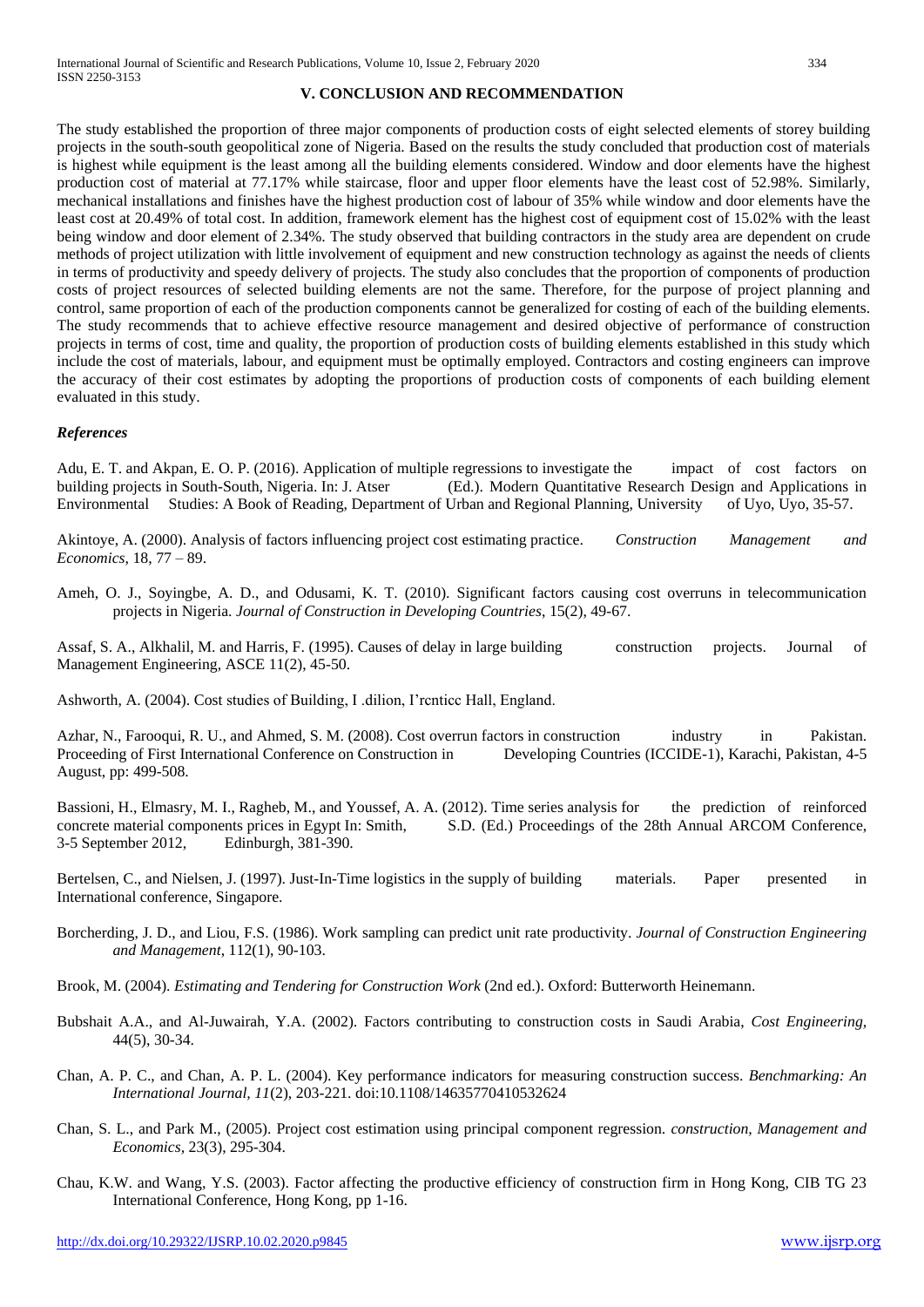Chitkara, K. (2008). *Construction Project Management*, 4th ed. India: Tata McGraw Hill.

- Choge, J. K., and Muturi, W. M. (2014). Factors affecting adherence to cost estimates: A survey of construction projects of Kenya National Highways Authority. *International Journal of Social Sciences and Entrepreneurship, 1*(11), 689-705.
- Creedy, D. G. (2006). Risks factors leading to cost overrun in the delivery of highway construction projects, PhD thesis, Queensland University of Technology, Australia
- Damodara, K. P. E. (1999). Materials management: The key to successful project management. *Journal of Management in Engineering, American Society of Civil Engineering*, 15(1), 30-34.
- Dysert, L. R. (2006). Is "Estimate Accuracy" an Oxymoron? *AACE International Transactions*, 1–5
- Enshassi, A. Mohamed, S., and Abdel-Hadi. M. (2013). Factors affecting the accuracy of pre-tender cost estimates in the Gaza Strip, *Journal of Construction in Developing Countries, 18(1), 73–94.*
- Enshassi, A., Al-Najjar, J., and Kumaraswamy, M. (2009). Delays and cost overruns in the Construction projects in the Gaza Strip. *Journal of Financial Management of Property Construction*, 14, 126-151.
- Flyvbjerg, B., Holm, M. S., and Buhl, S. (2002). Underestimating costs in public works projects: Error or lie? *Journal of the American Planning Association, 68*(3), 279-295.
- Goodrum, P., and Haas, C. (2002). Partial factor productivity and equipment technology change at the activity level in the U.S. construction industry. *ASCE Journal of Construction Engineering and Management*. 128(6), 463-472.
- Hanna, A. S., Taylor, C. S., and Sullivan, K. T. (2005). Impact of extended overtime on construction labour productivity. *Journal of Construction Engineering and Management, ASCE,* 131(6), 734-740.
- Haplin, D. W., and Boliver, S., (2005). Construction Management, 4th edn, John Wiley and Sons, United States of America.
- Haron and Mutalib (2012). Construction cost variance for school project in Malaysia. *European International Journal of Science and Technology,* 1(3), 43-55.
- Hensey, M. (1993). Tools of total quality management. *Journal of Construction Engineering Management, ASCE* , 9(46), 329-39.
- Kaming, P., Olomolaiye, P., Holt, G. and Harris, F., (1997). Factors influencing construction time and cost deviations on high-rise projects in Indonesia. *Construction Management and Economics,* 15, 83–94.
- Koushki, P. A., Al-Rashid, K. and Kartam, N. (2005). Delays and cost increases in the construction of private residential projects in Kuwait. *Construction Management and Economics*, 23(3), 285-294.
- Li, H (2009). Study on construction cost of construction projects. *Asian Social Science*, 5(8), 144-149.
- Marzouk, M. and Amin, A. (2013). Predicting construction materials prices using fuzzy logic and neural networks. *Journal of Construction Engineering and Management*, 139(9), 1190–1198.
- Meikle, J (2001). A review of recent trends in house construction and land prices in Great Britain. *Construction Management and Economics Construction Management and Economics*, [19\(](http://www.tandfonline.com/loi/rcme20?open=19#vol_19)3), 259-265.
- Memon, A.H., Rahman, I., Abdullah, M.R., and Azis, A.A. (2010). Factors affecting construction cost in Mara large construction project: Perspective of project management Consultant. *International Journal of Sustainable Construction Engineering and Technology*, 1(2), 41-54.
- Nwachukwu and Emoh (2011). Building construction project management success as a critical issue in real estate development and investment. *American Journal of Social and Management Sciences*; 2(5), 90-104.
- Mwakali, J. A.; Hansson, B. (2007). Factors affecting the productivity of building craftsmen studies of Uganda. *Journal of Civil Engineering and Management* 13(3), 169–176.
- Nyabwari, E. N. (2013). An Investigation on the causes and effects of cost overrun on civil works projects in Mombasa County. URI: [http://ir-library.ku.ac.ke/handle/12345 6789/ 7178.](http://ir-library.ku.ac.ke/handle/12345%206789/%207178)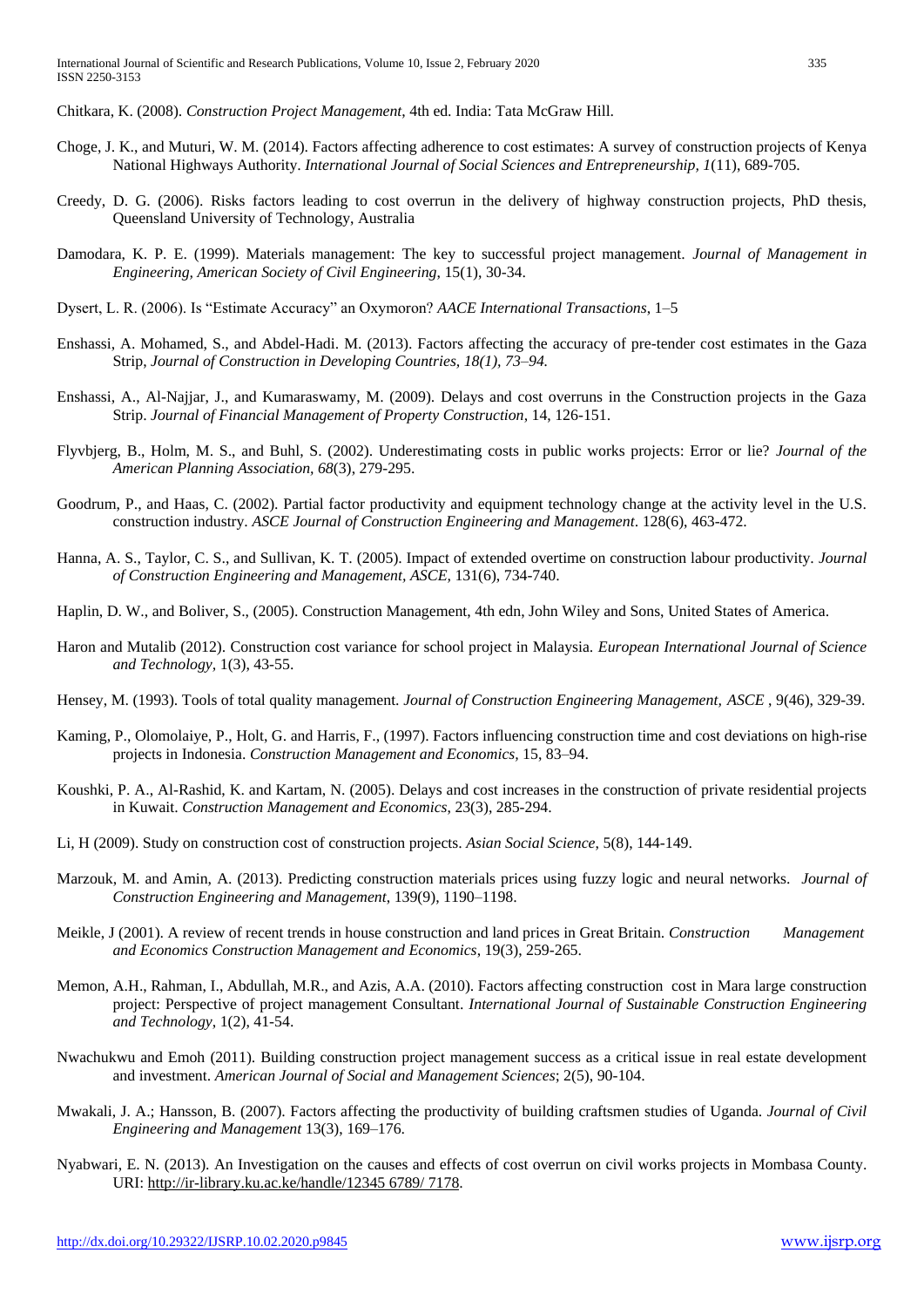- Odusami, K. T., and Onukwube, H. N. Factors Affecting the accuracy of a pre-tender cost estimate in Nigeria. *Cost Engineering, 1984, 50*(9), 32–35.
- Ogunlana, S., Krit, P. and Vithool, J. (1996). Construction delays in a fast growing economy; comparing Thailand with other economies. *International Journal of Project Management*, 14(1), 37–45.
- Okorocha, K. A. (2013). Factors affecting effective materials management in Nigeria building construction projects  $A$  case study in Imo State. *International Journal of Management Sciences and Business Research,* 2(4).
- Okupe, L. (2000). The role of the private sector in housing delivery in Nigeria. *In Proceedings of a 2-Day National Seminar of the Nigerian Institute of Building*, pp. 14-29.
- Olateju, B. (1991). Enhancing the contract management capabilities of the indigenous contactors. *Proceedings of the National Seminar on Effective Contract Management in the Construction Industry,* 132 – 143.
- Omoregie, A. and Radford, D., (2006). Infrastructure delays and cost escalation: causes and effects in Nigeria In: *Proceeding of Sixth International Postgraduate Research Conference, Delft University of Technology and TNO,* 3-7 April, the Netherlands.
- Onukwube, H.N., Adenuga, O. A., and Enang, A. J. (2009). The impact of risk on contractor's pricing: A study of building projects in Lagos State, Nigeria. Proceeding RICS COBRA Research Conference, University of Capetown, 10-11th Sept. pp114-127
- Rahman, I.S., Memon, A.H., Azis, A.A.A. and Abdullah, N.H. (2013). Modelling causes of cost overrun in large construction projects with Partial Least Square-SEM Approach: Contractor's Perspective. *Research Journal of Applied Sciences, Engineering and Technology,* 5(6), 1963-1972.
- Rahshid, Y., Haq, S. and Aslam, M. S. (2013). Causes of delay in construction projects of Punjab-Pakistan: An empirical study. *Humanity and Social Sciences Journal*, 8(1), 56-67.
- Rostiyanti S., Anondho B., Soeleiman, L. (2005). Study of the influence of age toward manpower coefficient in unit price analysis. Proceedings of the Eastern Asia Society for Transportation Studies, Vol. 5, pp. 2275 – 2281
- Shane J. S., Keith R. M., Stuart A., Cliff S. (2009). Construction Project Cost Escalation Factors, Journal of Management in Engineering, 25(4), 221–229.
- Shashank, K., Sutapa, H., and Kabindra, N. (2014). Analysis of Key factors affecting the variation of labour productivity in construction projects. *International Journal of Emerging Technology and Advanced Engineering,* 4(5), 152.
- Skoyles, E. R. (2000). Material control to avoid waste. *Building Research Establishment Digest*, 12(259), 1-8, London.
- Sweis, G. Sweis, R., Hammad, A., and Shboul, A. (2008). Delays in construction projects: The case of Jordan. *International Journal of Project Management*, 26(6), 665-675.
- Ubani, E. C., Omajeh, E. M. and Okebugwu, O. F. (2015). Analysis of factors responsible for project cost underestimation in Nigeria. *International Journal of Economics, Commerce and Management*, 3(2), 1-12.
- Udofia, E.P. (2011). Applied Statistics with Multivariate Methods. Immaculate Publications Limited, ISBN: 978-036-231-2.
- Wahab, K.A. (1991). Satisfying the training needs of management and staff in the construction industry. *Proceedings of the National Seminar on Effective Contract Management in the Construction Industry,* 80 -107.
- Warsame A., (2006). Supplier structure and housing construction costs. Report 5:73 Royal Institute of Technology, U.K., 2006.
- Windapo, A. O. and Iyagba, R. O. (2007). Modelling the determinants of housing construction costs in Nigeria. *Proceedings of the Annual Research Conference of the Royal Institution of Chartered Surveyors* held on 6th and 7th September at Georgia Tech., Atlanta, USA, pp. 1-6.
- Windapo, A., Odediran, S., Moghayedi, A., Adediran, A., Oliphant, D. (2017). Determinants of building construction costs in South Africa. *Journal of Construction Business and Management*, 1(1). 8-13
- Yaman, H., and Taş, E. (2007). A building cost estimation model based on functional elements. ITU A|Z 4 (1), 73-87.